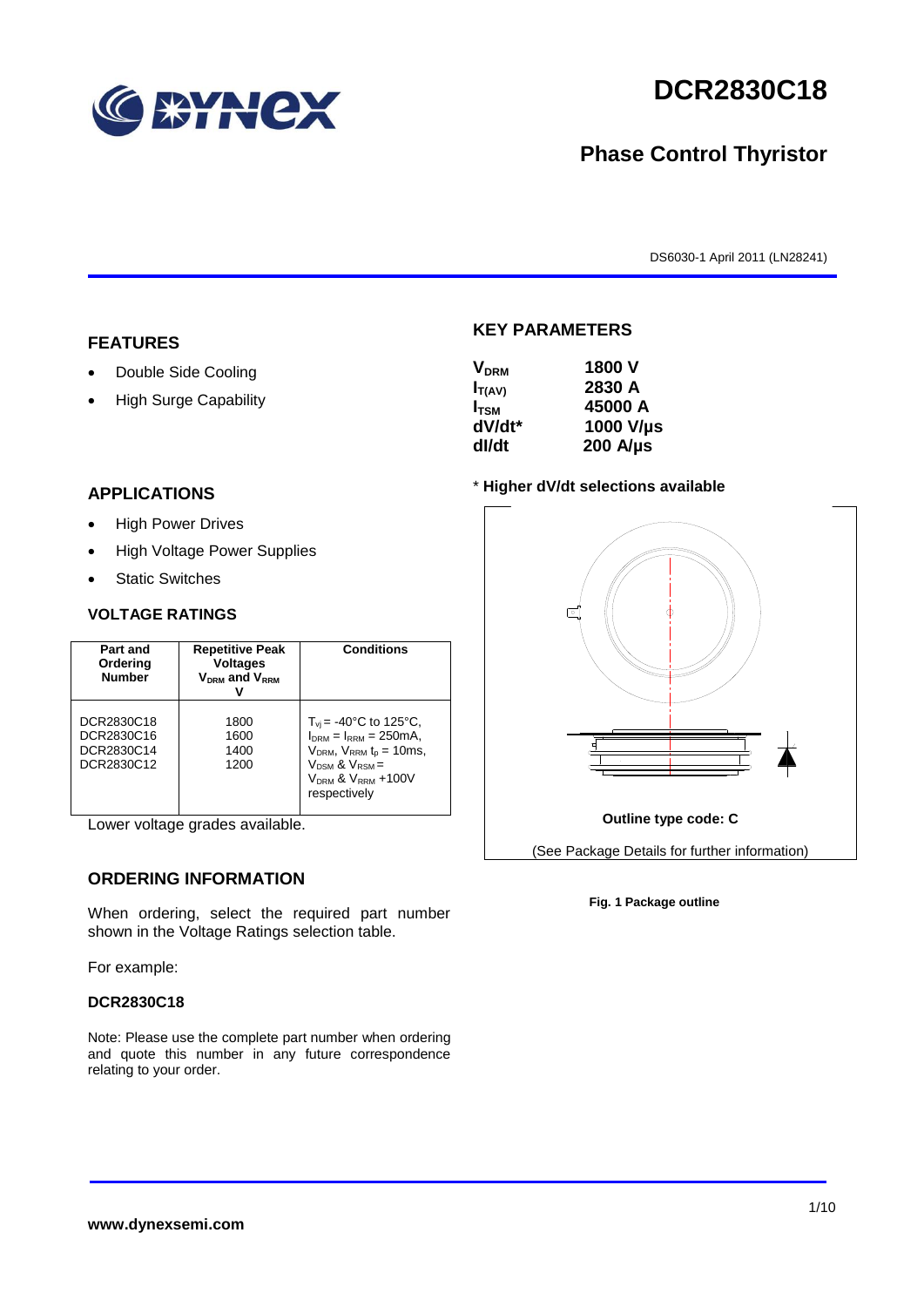

# **CURRENT RATINGS**

**Tcase = 60°C unless stated otherwise**

| Symbol             | <b>Parameter</b>                     | <b>Test Conditions</b>   |      | <b>Units</b> |
|--------------------|--------------------------------------|--------------------------|------|--------------|
| Double Side Cooled |                                      |                          |      |              |
| $I_{T(AV)}$        | Mean on-state current                | Half wave resistive load | 2830 | A            |
| $I_{T(RMS)}$       | RMS value                            | $\overline{\phantom{a}}$ | 4440 | Α            |
| Iт                 | Continuous (direct) on-state current | $\overline{\phantom{a}}$ | 4000 | Α            |

### **SURGE RATINGS**

| Symbol       | <b>Parameter</b>                        | <b>Test Conditions</b>                           | Max.  | Units             |
|--------------|-----------------------------------------|--------------------------------------------------|-------|-------------------|
| <b>I</b> TSM | Surge (non-repetitive) on-state current | 10ms half sine, $T_{\text{case}} = 125^{\circ}C$ | 45.0  | kA                |
| $l^2t$       | $I2t$ for fusing                        | $V_R = 0$                                        | 10.10 | MA <sup>2</sup> s |

## **THERMAL AND MECHANICAL RATINGS**

| Symbol           | <b>Parameter</b>                      | <b>Test Conditions</b>    |    | Min.  | Max.   | <b>Units</b> |
|------------------|---------------------------------------|---------------------------|----|-------|--------|--------------|
| $R_{th(j-c)}$    | Thermal resistance – junction to case | Double side cooled        | DC |       | 0.0125 | °C/W         |
| $R_{th(c-h)}$    | Thermal resistance – case to heatsink | Double side cooled        | DC |       | 0.004  | °C/W         |
| $T_{\nu j}$      | Virtual junction temperature          | <b>Blocking VDRM/VRRM</b> |    |       | 125    | °C           |
| $T_{\text{stg}}$ | Storage temperature range             |                           |    | $-40$ | 140    | °C           |
| $F_m$            | Clamping force                        |                           |    | 40    | 50     | kN           |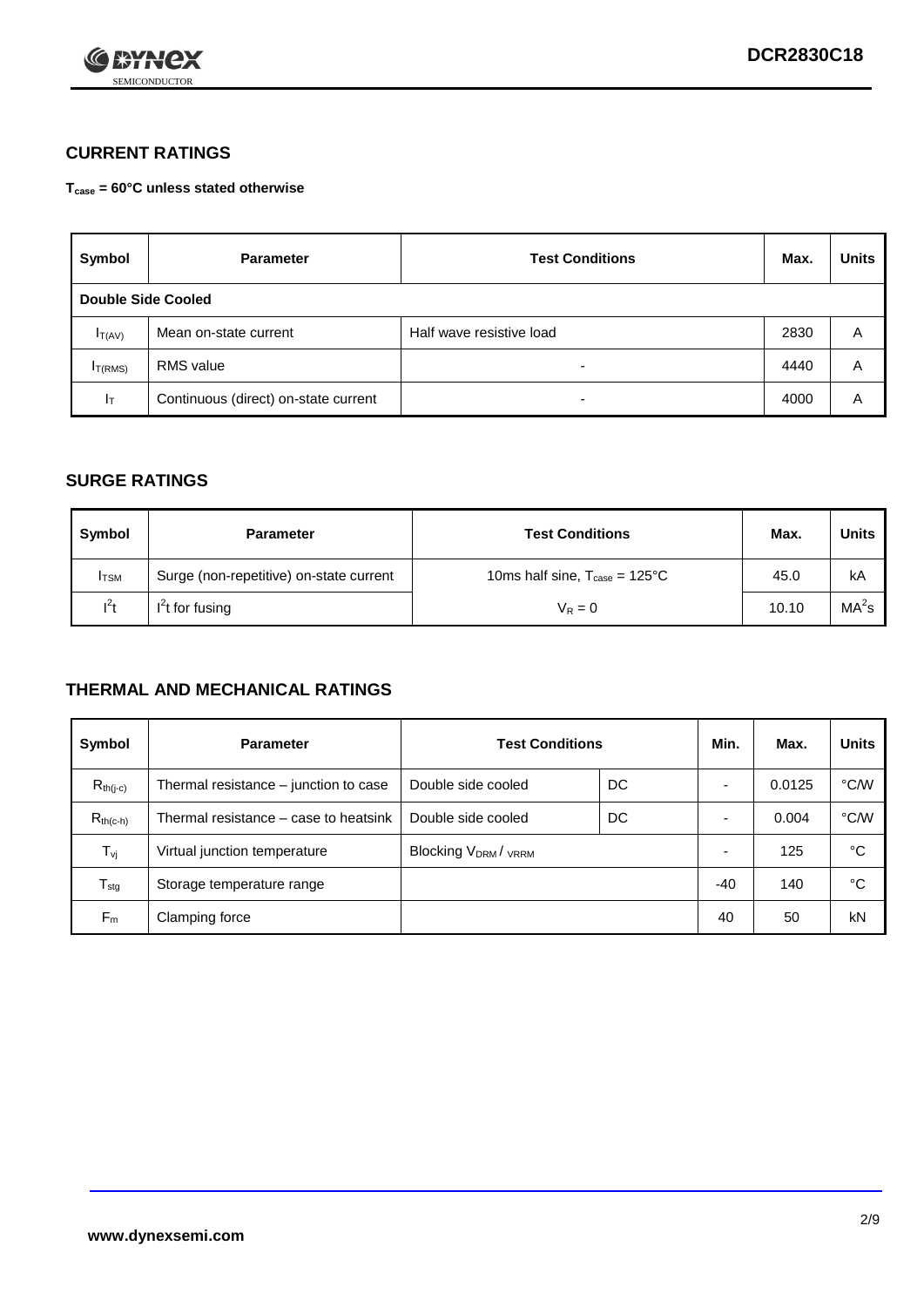

# **DYNAMIC CHARACTERISTICS**

| <b>Symbol</b>     | <b>Parameter</b>                              | <b>Test Conditions</b>                                                        |                                                      | Min.                     | Max.                     | <b>Units</b> |
|-------------------|-----------------------------------------------|-------------------------------------------------------------------------------|------------------------------------------------------|--------------------------|--------------------------|--------------|
| <b>IRRM</b> /IDRM | Peak reverse and off-state current            | At $V_{RRM}/V_{DRM}$ , $T_{case} = 125$ °C                                    |                                                      | $\blacksquare$           | 250                      | mA           |
| dV/dt             | Max. linear rate of rise of off-state voltage |                                                                               | To 67% $V_{DRM}$ , T <sub>i</sub> = 125°C, gate open |                          | $\overline{\phantom{a}}$ | $V/\mu s$    |
| dl/dt             | Rate of rise of on-state current              | From 67% $V_{DRM}$ to 4000A                                                   | Repetitive 50Hz                                      | $\overline{\phantom{a}}$ | 200                      | $A/\mu s$    |
|                   |                                               | Gate source 30V, 10 $\Omega$ ,                                                | Non-repetitive                                       | $\overline{\phantom{a}}$ | 1000                     | $A/\mu s$    |
|                   |                                               | $t_r$ < 0.5µs, T <sub>i</sub> = 125°C                                         |                                                      |                          |                          |              |
| $V_T$             | On-state voltage                              | $I_T = 3000A$ , $T_{case} = 125^{\circ}C$                                     |                                                      |                          | 1.27                     | $\vee$       |
| $V_{T(TO)}$       | Threshold voltage                             | $T_{\text{case}} = 125^{\circ}C$                                              |                                                      | ٠                        | 0.91                     | $\vee$       |
| $r_{\text{T}}$    | On-state slope resistance                     | $T_{\text{case}} = 125^{\circ}C$                                              |                                                      | $\overline{\phantom{a}}$ | 0.12                     | $m\Omega$    |
| $t_{\rm gd}$      | Delay time                                    | $V_D = 67\%$ V <sub>DRM</sub> , gate source 30V, 10 $\Omega$                  |                                                      | ÷,                       | 3.0                      | μs           |
|                   |                                               | $t_r = 0.5 \mu s$ , $T_i = 25^{\circ}C$                                       |                                                      |                          |                          |              |
| $t_{q}$           | Turn-off time                                 | $T_i$ = 125°C, $V_R$ = 100V, dl/dt = 10A/µs,                                  |                                                      | ٠                        | 300                      | μs           |
|                   |                                               | $dV_{DR}/dt = 20V/\mu s$ linear to 67% $V_{DRM}$                              |                                                      |                          |                          |              |
| $Q_{\rm S}$       | Stored charge                                 | $I_T = 4000A$ , tp = 1000us, T <sub>i</sub> = 125°C,<br>$dl/dt = 10A/\mu s$ , |                                                      |                          | 3000                     | $\mu$ C      |
| $I_{RR}$          | Reverse recovery current                      |                                                                               |                                                      |                          | 165                      | A            |
| IL.               | Latching current                              | $T_i = 25^{\circ}C$ ,                                                         |                                                      | -                        | 1                        | Α            |
| Iн                | Holding current                               | $T_i = 25^{\circ}C,$                                                          |                                                      |                          | 200                      | mA           |

# **GATE TRIGGER CHARACTERISTICS AND RATINGS**

| Symbol          | <b>Parameter</b>         | <b>Test Conditions</b>                       | Max. | <b>Units</b> |
|-----------------|--------------------------|----------------------------------------------|------|--------------|
| V <sub>GT</sub> | Gate trigger voltage     | $V_{DRM} = 5V$ , $T_{case} = 25^{\circ}C$    | 3    | V            |
| V <sub>GD</sub> | Gate non-trigger voltage | At 40% $V_{DRM}$ , $T_{case} = 125^{\circ}C$ | TBD  | V            |
| Iст             | Gate trigger current     | $V_{DRM} = 5V$ , $T_{case} = 25^{\circ}C$    | 300  | mA           |
| lgp             | Gate non-trigger current | At 40% $V_{DRM}$ , $T_{case} = 125^{\circ}C$ | TBD  | mA           |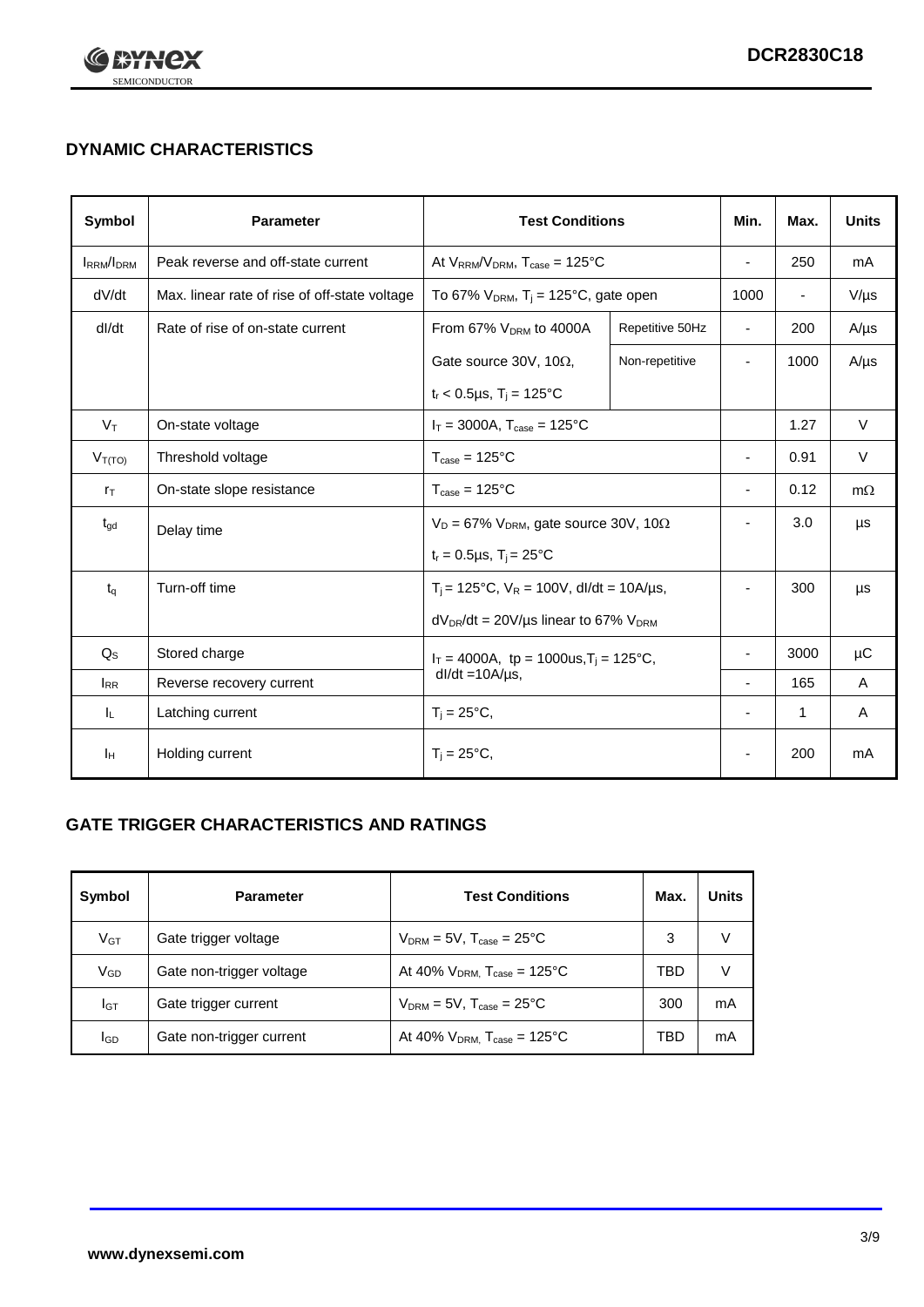

# **CURVES**



**Fig.2 Maximum &minimum on-state characteristics**



**Fig.3 Maximum (limit) transient thermal impedance – junction to case (°C/W)**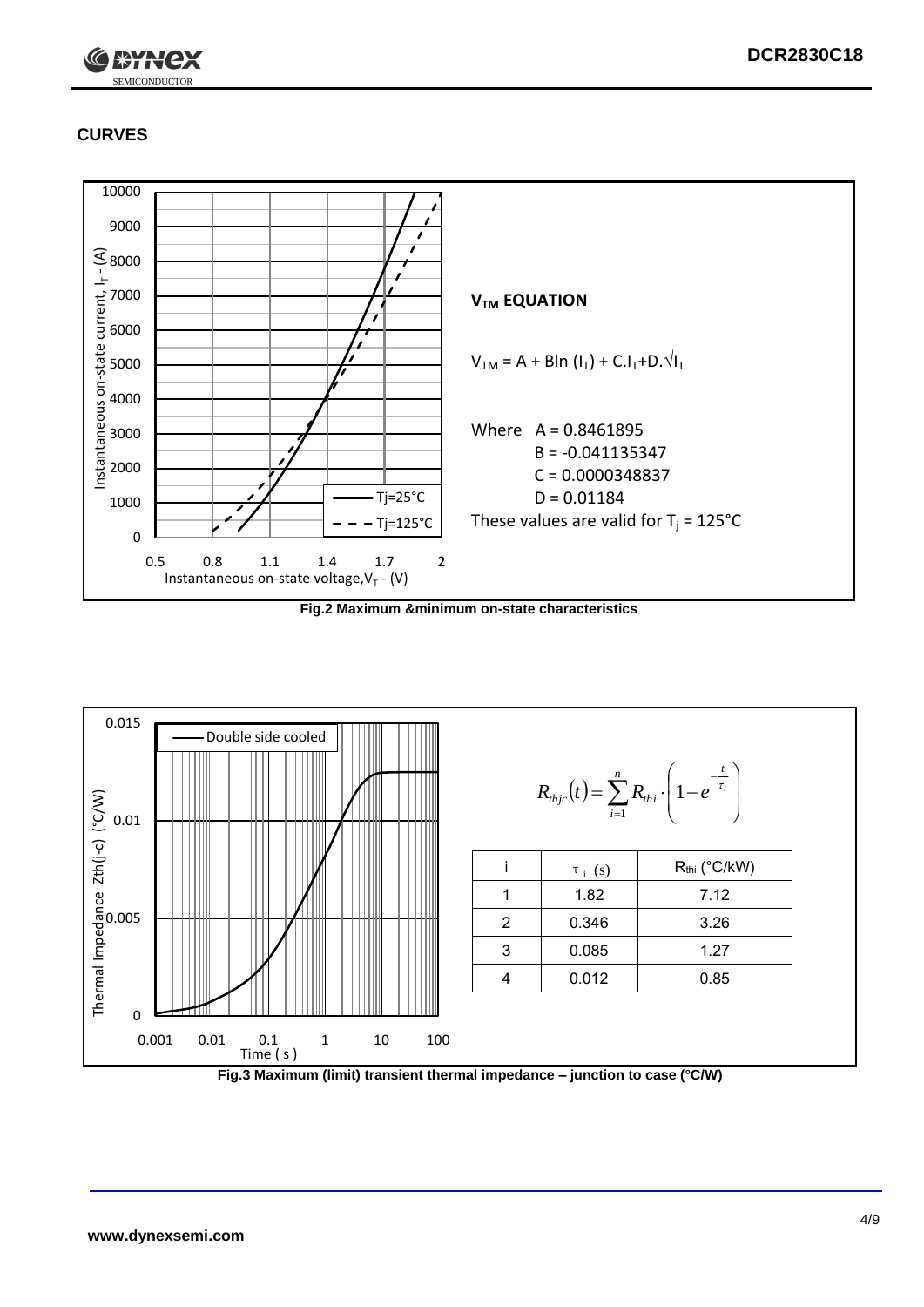





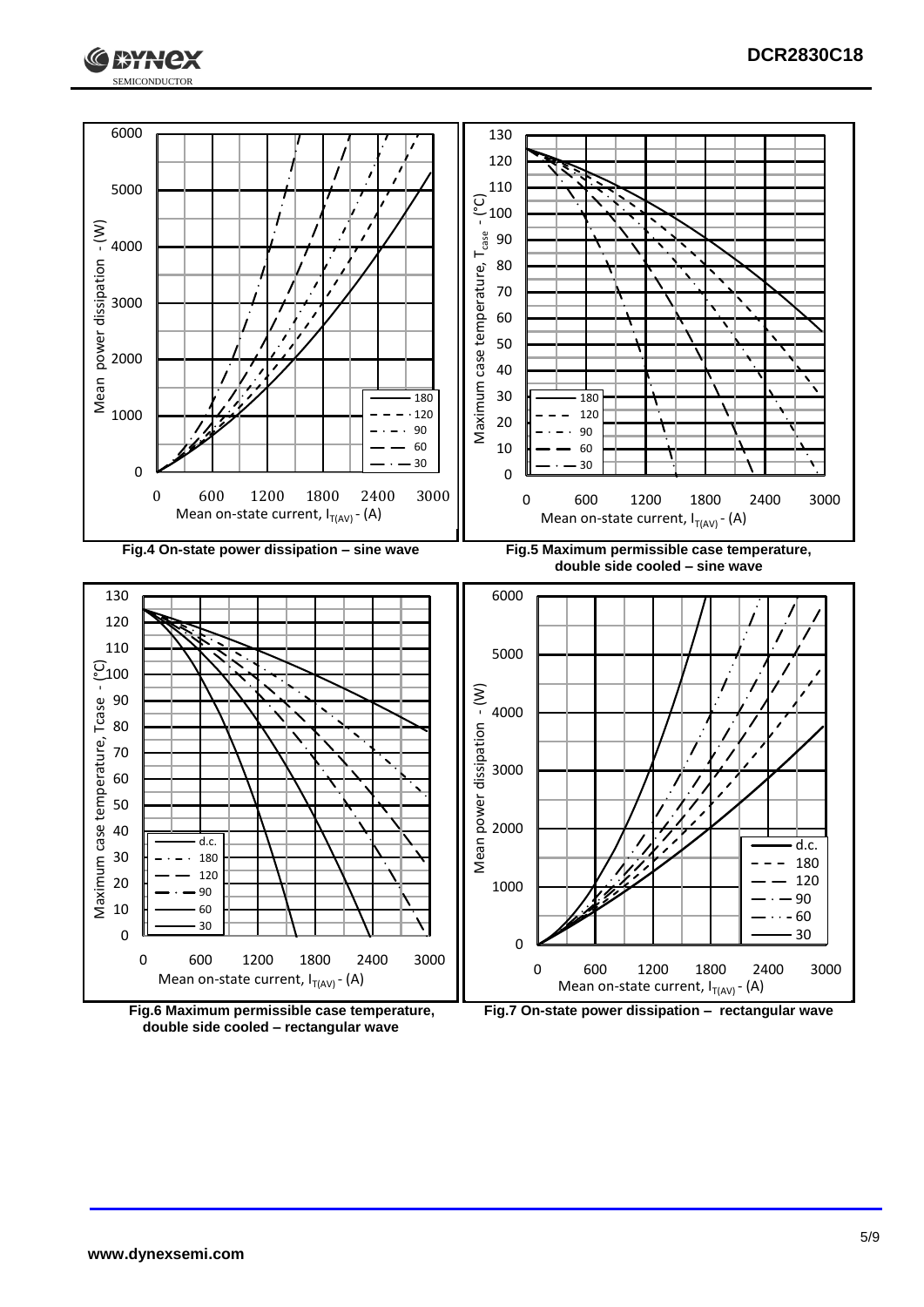

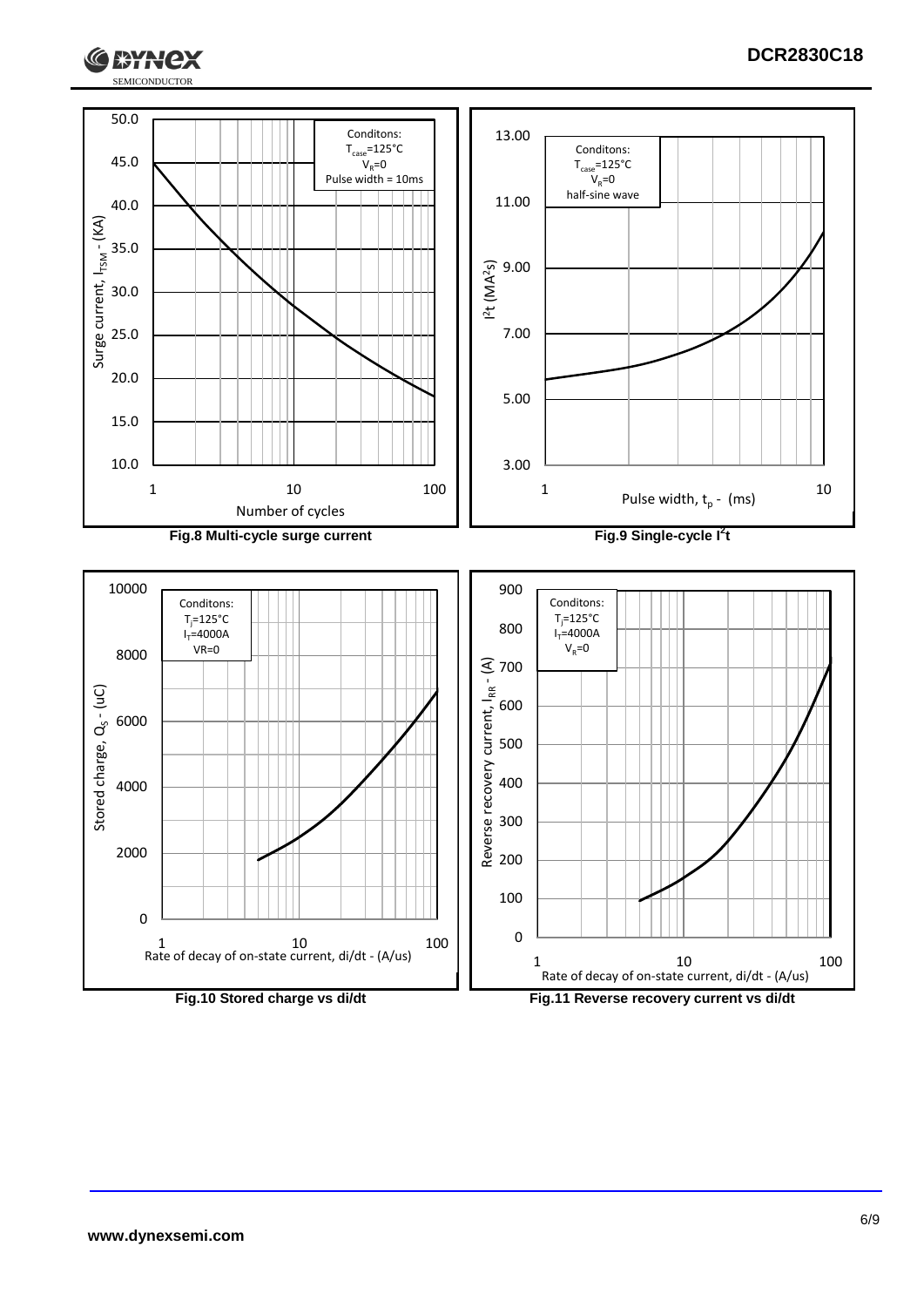

**Fig.12 Gate characteristics**



**Fig.13 Gate characteristics**

SEMICONDUCTOR

**RYH**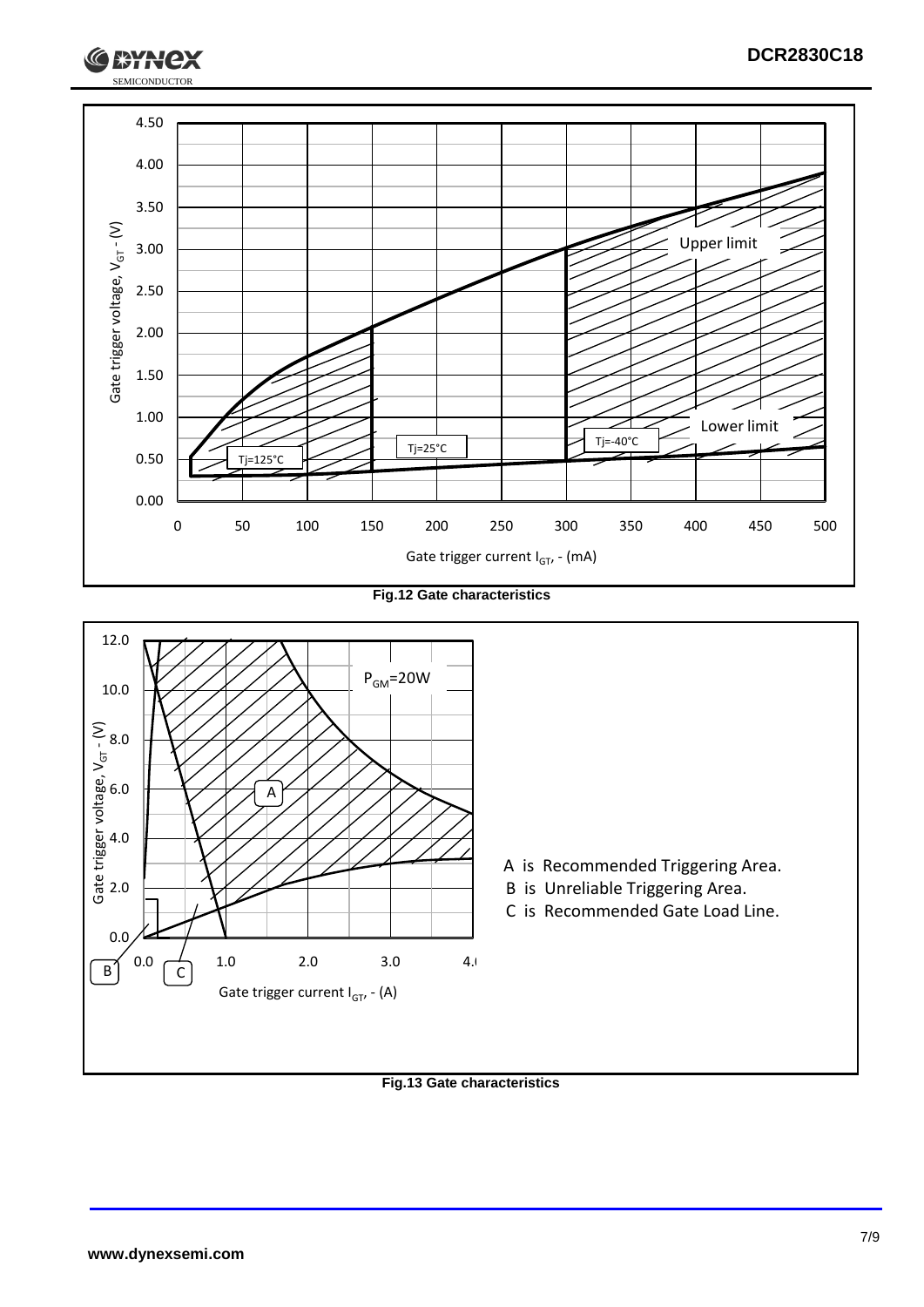

## **PACKAGE DETAILS**

For further package information, please contact Customer Services. All dimensions in mm, unless stated otherwise. DO NOT SCALE.



**Fig.14 Package outline**